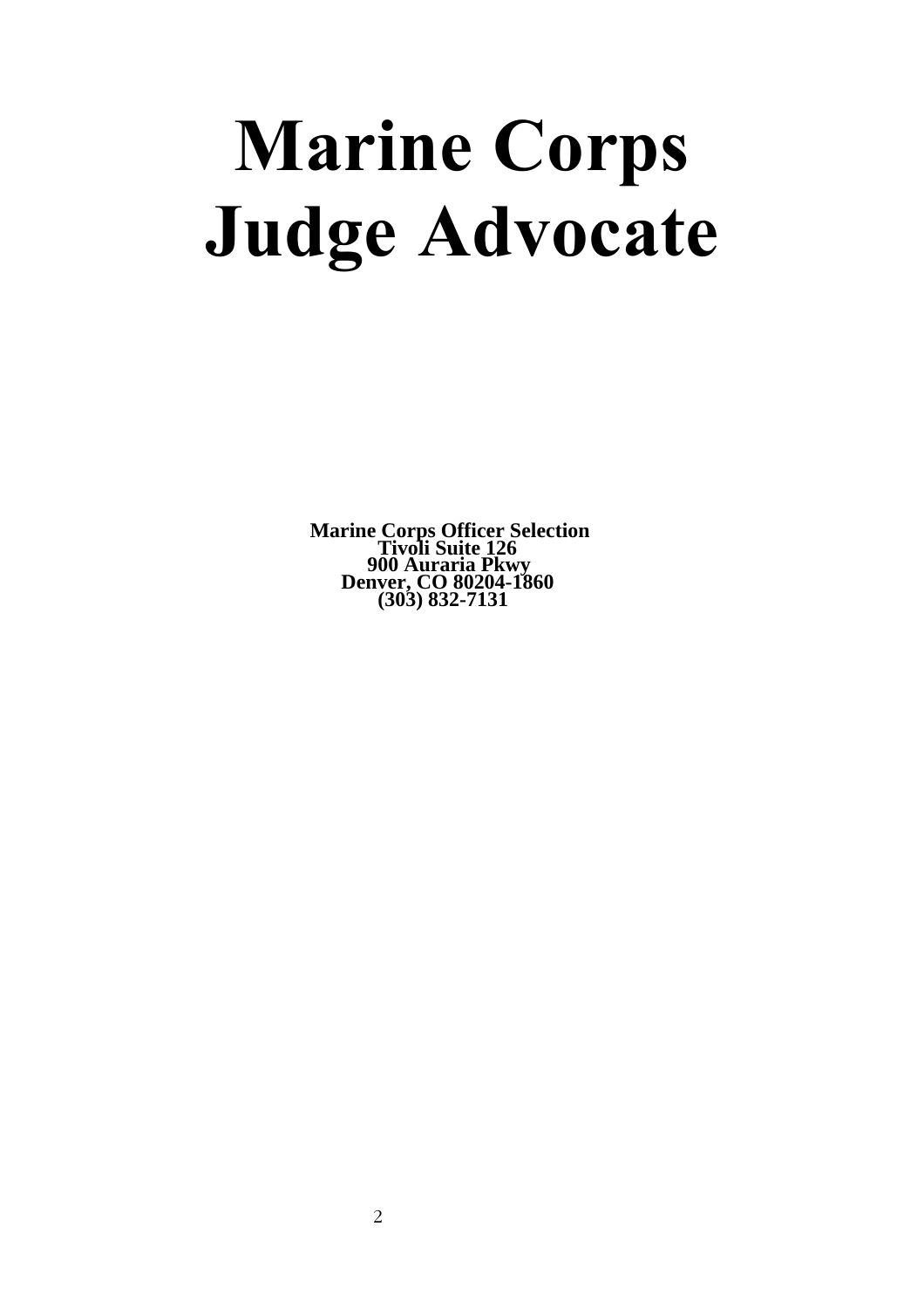## **LAW PROGRAM**

### **PLC - LAW OCC- LAW**

| College seniors and,<br>second year law students                                                                                                         | <b>ELIGIBILITY</b>                                      | Law school seniors and<br>graduates that have become<br>members of the Bar in any<br>State or the Federal Court.                                             |
|----------------------------------------------------------------------------------------------------------------------------------------------------------|---------------------------------------------------------|--------------------------------------------------------------------------------------------------------------------------------------------------------------|
| One ten week training<br>session during the                                                                                                              | <b>TRAINING</b><br>REQUIREMENTS summer                  | Ten week training session                                                                                                                                    |
| Quantico, Virginia which<br>is 35 miles south of<br>Washington D. C.                                                                                     | <b>TRAINING</b><br><b>LOCATION</b>                      | Quantico, Virginia which<br>is 35 miles south<br>Washington D. C.                                                                                            |
| Must pass physical fitness<br>test and medical exam<br>w/vision correctable to 20/20                                                                     | <b>PHYSICAL</b><br><b>REQUIREMENTS</b>                  | Must pass physical fitness<br>test and medical exam<br>w/vision correctable to 20/20                                                                         |
| None                                                                                                                                                     | ON CAMPUS<br><b>REQUIREMENTS</b>                        | None                                                                                                                                                         |
| Full time student in good<br>w/minimum cumulative<br>GPA of 2.0 (4.O scale)                                                                              | <b>ACADEMICS</b>                                        | $N/A$ standing                                                                                                                                               |
| Less than 30 years on date<br>of commission                                                                                                              | AGE                                                     | Less than 30 years on date<br>of commission                                                                                                                  |
| <b>NONE</b>                                                                                                                                              | MARITAL<br><b>RESTRICTIONS</b>                          | <b>NONE</b>                                                                                                                                                  |
| Time in programs equals<br>time in service for pay<br>purposes                                                                                           | <b>LONGEVITY</b>                                        | Time in program equals<br>time in service for pay<br>purposes                                                                                                |
| Paid Sergeant's pay with<br>longevity and family<br>allowances if rated                                                                                  | PAY FOR<br><b>TRAINING</b>                              | Paid Sergeant's pay with<br>longevity and family<br>allowances if rated                                                                                      |
| Travel to and from Quantico<br>will be covered at government<br>expense. All meals, textbooks,<br>uniforms, etc., will be furnished<br>while at training | <b>TRAVEL</b><br><b>EXPENSES FOR</b><br><b>TRAINING</b> | Travel to and from Quantico<br>will be covered at govern<br>ment expense. All meals,<br>textbooks, uniforms, etc.,<br>will be furnished while at<br>training |
| First duty assignment is The<br>Basic School upon becoming<br>a member of the Bar. Next<br>assignment will be Naval Justice<br>School in Newport, R. I.  | <b>FURTHER</b><br><b>TRAINING</b>                       | First duty assignment is The<br>Basic School upon commis<br>sioning. Next assignment<br>will be Naval Justice School<br>in Newport, R. I.                    |
| Three and a half years upon<br>reporting to The Basic School                                                                                             | <b>ACTIVE DUTY</b>                                      | Three and a half years upon<br>reporting to The Basic School                                                                                                 |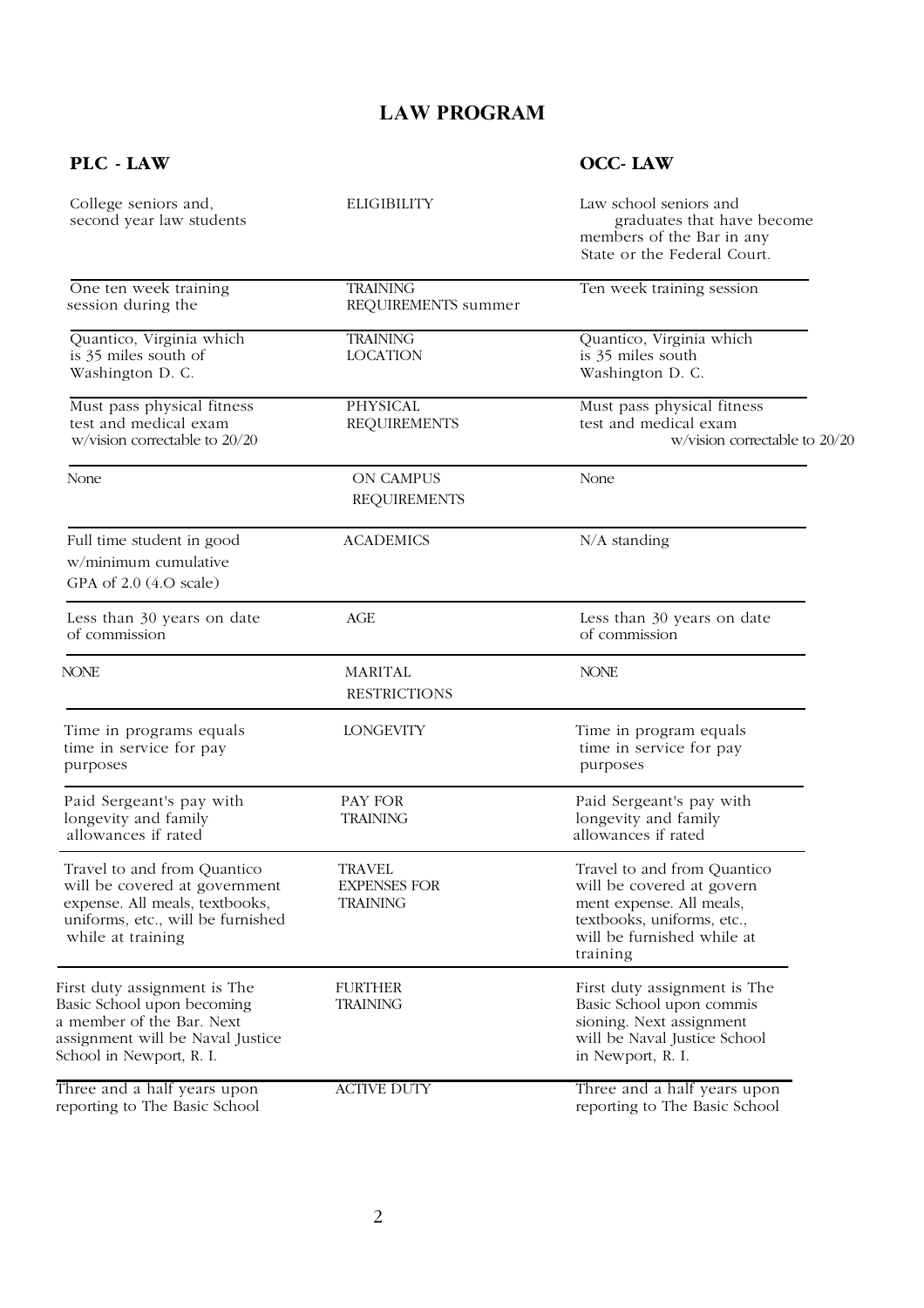# **UNITED STATES MARINE CORPS LAW PROGRAMS**

There are two programs for applicants to receive a commission in the Marine Corps with a law guarantee; the Platoon Leaders Class (LAW), the Officer Candidate Class (LAW).

#### **PLATOON LEADERS CLASS (PLC LAW) -UNDERGRADUATE OFFICER COMMISSIONING PROGRAM**

To be eligible for PLC (Law) an applicant must be a senior in college who is accepted to a law school, or a 1L or 2L attending a ABA accrededited law school. A participant in the program attends a ten week course during one summer at Officer Candidate School, Quantico, Virginia. After completing OCS they will receive a commission as a second lieutenant in the United States Marine Corps and go onto inactive duty.

Following this training, the newly commissioned officer returns to law school to complete his legal education. During this period, he is promoted with his peers. During summer months, the individual may apply for active duty and be assigned to a Marine Corps base or unit and assume legal duties. Those selected for duty receive the pay and allowances of their rank, travel allowances, and per diem based on the geographic area to which they are assigned. After law school graduation, the individual-must take the first scheduled bar exam. If they do not successfully pass the first exam, they will be permitted to take the next scheduled exam. If the second exam is not passed, the individual will be ordered to active duty for a period specified in the service agreement.

When the individual passes either exam and is sworn in before the bar of a federal court or the highest court of a state or district. they will be ordered to The Basic School at Quantico, Virginia, and subsequently to the Naval Justice School in Newport, Rhode Island. Following this training he will serve as a judge advocate in the Marine Corps.

Any participant in the PLC (LAW) program who was commissioned after starting law school may, while at The Basic School, apply for and receive promotion credit for rank determination and seniority. Consequently, all lawyers will leave The Basic School as first lieutenants with approximately a year's seniority. Time in service for pay purposes (longevity) is computed from the date the reported to Officer Candidates School. Because of this, it is to an applicant's benefit to enter the PLC(LAW) program as early in his law school career as possible.

#### **OFFICER CANDIDATE CLASS(OCC LAW)**

#### **-GRADUATE OFFICER COMMISSIONING PROGRAM**

To apply for OCC (LAW) an applicant must be a senior in law school or a law school graduate. An applicant can not be accepted to Officer Candidate School (OCS) as the holder of a law guarantee until he has passed the bar exam and has been admitted to the bar of a federal court or the highest court of a state or district. The swearing in document or certificate should be forwarded to Headquarters, Marine Corps, prior to the applicant reporting to OCS, but tentative approvals will be given by Headquarters, Marine Corps, pending receipt of the official swearing in document or certificate. If the document is not received, the law guarantee is void, and the applicant is under no contractual agreement with the Marine Corps.

#### **MOS 4402 JUDGE ADVOCATE MILITARY OCCUPATIONAL SPECIALTY (MOS) DESCRIPTION SUMMARY:**

A judge advocate supervises, coordinates and performs legal services for a Marine or Naval command or organization. A judge advocate may act as a military judge in general and special courts-martial.

#### **DUTIES AND TASKS**

A judge advocate prosecutes or defends cases before general and special courtmartial in accordance with the Uniform Code of Military Justice; serves as recorder or counsel for the respondent before administrative discharge boards; prepares and renders pretrial advice and recommendations in courts-martial cases; reviews and renders legal opinions and recommendation on records of trial, reports of investigations, administrative discharge proceeding, administrative reports, and on claims in favor of or against the Government; serves as appellate counsel for the defense or Government before the U. S. Navy Court of Military Review and U. S. Court of Military Appeals; renders legal opinions and advice concerning government jurisdictional matters, labor relations, real estate interests, commercial contracts, civil process, and suits for and against the Government, renders legal assistance to military personnel and dependents, including the preparation of legal documents such as wills, powers of attorney, agreements, deeds, tax returns, etc., and serves as an instructor/lecturer in military law.

At the major/lieutenant colonel level, a judge advocate serves as the principal assistance and legal advisor to a commander exercising courts-martial authority and is responsible to the commander for the administration of legal matters within his/her organization; supervises the Office of the Staff Judge Advocate (OSJA) of the organization; serves as chief counsel supervising a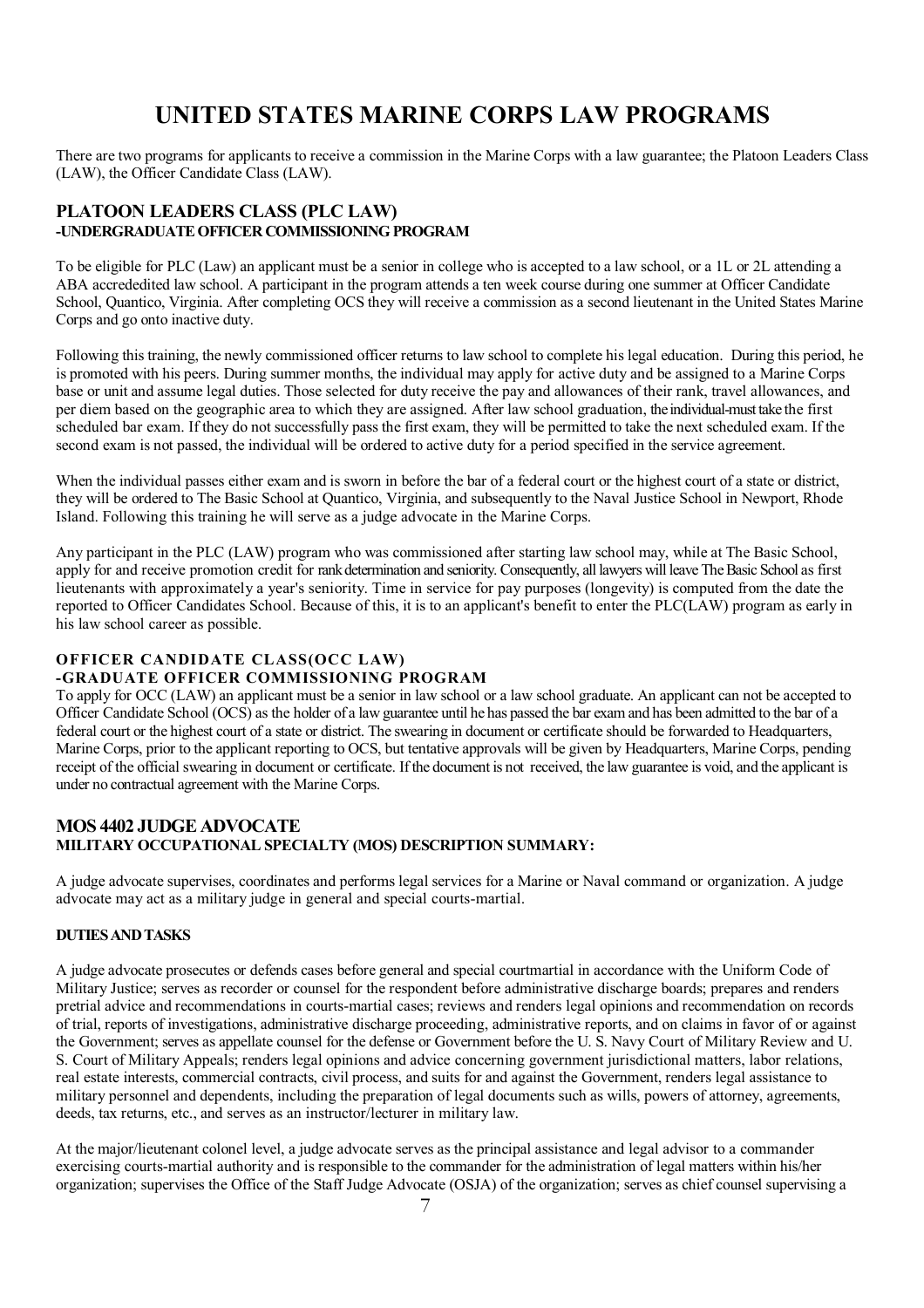prosecution or defense unit in the OSJA: serves as a deputy or assistant staff judge advocate; serves as a military judge is special courtsmartial; and serves as a legislative attorney.

BACKGROUND. It is important to understand how judge advocatesa came to be in the Marine Corps. Until the late 1960's, when the Manual for Courts-Martial was revised by President Nixon, the small number of judge advocates in the Marine Corps were used exclusively at general courts-martial as judges, trial counsel, and defense counsel. Until that time however, line officers with little if any legal background served in special court martials prosecutors, defense counsel, and since judges were not always required the president of the court handled the responsibilities commonly exercised by military judges today. During the 1950's the small number of Marine Corps lawyers (they weren't called judge advocates in those days) typically had primary MOS's in the combat arms and normally served alternating tours of duty as judge advocates and artilleryman, infantryman, etc. So it was not until the 1960's that judge advocates as we know them today came into being.

HISTORY. In order to better understand what a judge does in today's Marine Corps and what the future holds for Marine Judge Advocates it is necessary to understand the practice of law in the Marine Corps in a historical context. By and large the practice of law in the Marine Corps, until the recent past, consisted primarily of military justice. That is, the prosecution, defense, judging and review of courts-martial. During the Vietnam era and the immediate post-Vietnam era, it was not uncommon for the brand new judge advocate to spend his or her entire tour of duty in the courtroom trying cases. The number of courts-martial during that time was extremely large and it was necessary to devote the largest number of our judge advocates to the military justice arena. Such is not true today for a number of reasons. Today's Marine is of such a high caliber physically, morally, and mentally, that the number and magnitude of crimes committed by our young enlisted personnel has diminished markedly in the past five or ten years. This, combined with more active training in the fleet, has given rise to fewer crimes and thus the need for fewer judge advocates actively involved in military justice.

PRESENT. Therefore, today the quality and quantity of legal services that judge advocates provide for our client, the Marine Corps, is expanding remarkably. Today, as never before, increased demands and pressure by Congress, the Department of Defense, the Department of the Navy, and Headquarters, U. S. Marine Corps with, more laws and regulations of a much more complex nature and demands by the civilian community, have given rise to greater involvement by judge advocates at all levels of command.

(1) It is not uncommon today for an installation commander to face pressure from the civilian community to take over the property on which the base is located. As an example, Marine Corps Air Station, Miramar, CA., located in a rapidly developing area, is fertile ground for attack by local politicians, concerned citizens and land developers who want us to cease air activity and relocate the Air Station in order to develop the extremely valuable land in a far quieter environment. This of course has environmental law impact. In order for us to protect our valuable interests, it is necessary that we become intimately involved with the local government and the Office of Land Use and Development in particular. This is only one example of our necessary expansion in that area.

(2) Likewise, the Marine Corps is seeing a need to become more actively involved in contracting. Heretofore the Counsel to the Commandant and his very small band of subordinate attorneys handled this. With the expanded development going on aboard installations throughout the Marine Corps, the amount of purchasing in the supply chain, and the amount of renovation to barracks, gymnasiums, and office spaces we are becoming more and more involved in the contracting process from start to finish.

(3) The Marine Corps employs a tremendous civilian work force that is represented by a bargaining unit who only a year ago negotiated a common labor contract with the Marine Corps. With the potential for real difficulties in the civilian work force, we are becoming more and more 'involved with labor issue to include hiring and firing, discipline of and the defense of complaints before the Merit System Protection Board and the Equal Employment Opportunity Commission. This requires extensive expertise in an ever changing area of the law.

(4) Our expanding involvement with international law issues can be seen in the Fleet Marine Force where we are now becoming active in operational planning and overseas where we are responsible for status of forces agreements and the relationships between the Marine Corps and host nations. This includes the complexities of foreign criminal jurisdiction and foreign claims among other things.

(5) For years, preparation of simple wills and powers of attorney was the only legal assistance provided for our Marines and their dependents. Today, however, with the Expanded Legal Assistance Program we are providing sophisticated legal assistance that, in many cases, includes representation in civilian courts.

These are areas in which judge advocates only dabbled until about four years ago. Since then we have experienced a dynamic environment in which we are becoming deeply involved in all of them.

(6) Continuing Legal Education. More today than ever, in order to keep up with the ever changing environment in which we practice, it is necessary to stay abreast of the law and to learn more about many different areas. Therefore, it is common to send the judge advocates from each office of the staff judge advocate to the numerous continuing legal education courses offered by the state and federal bar associations and/or to the Army Judge Advocate General School in Charlottesville, Virginia and other institutions of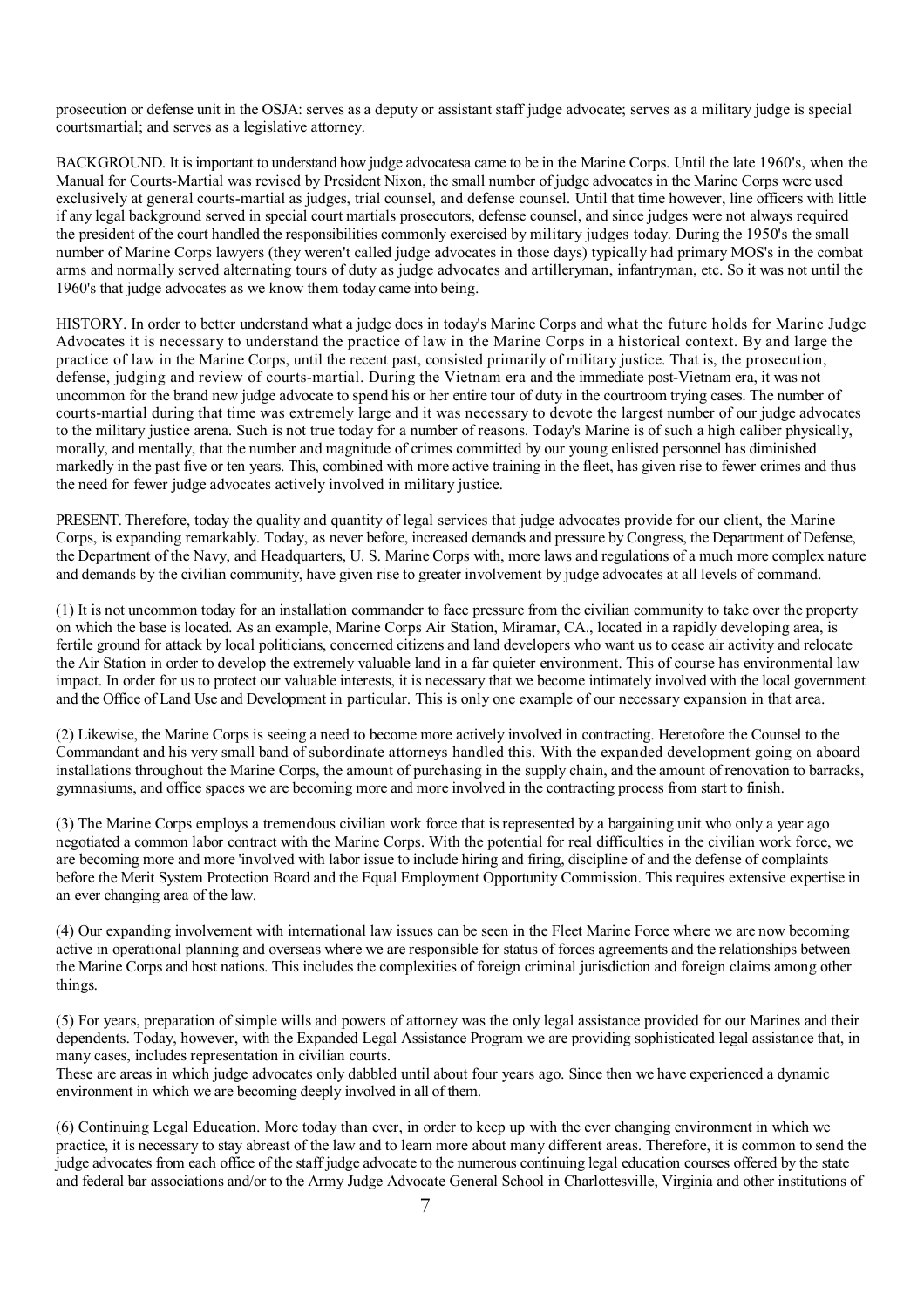higher education for education and updating. Additionally, the Marine Corps sends five judge advocates annually to the Graduate Course, the Army Judge Advocate General's School, in Charlottesville, Virginia for a nine month curriculum in general Military Law. Additionally, each year we send from two to five judge advocates to study for LLMs in areas in which we have an immediate need for expertise such as labor law, international law, contract law, or environmental law at the law school of their choosing. A list of schools is located on pages 9 and 10.

(7) Career Patterns. While every judge advocate's career pattern differs, it is fair to assume that a brand new Marine judge advocate will begin in the court room as trial or defense counsel. This may last from six to eighteen months at which time they will begin working in legal assistance or in any of the areas discussed above. His/her involvement will not be that of an intern or a clerk merely doing research for someone else, but will take projects from inception to fruition with the work product being their own and important final decisions hanging thereon.

#### ADDITIONAL EDUCATION

If you choose to remain in the Marine Corps, a variety of higher education opportunities are available to further enhance your career.

| Course                                        | Duration  |
|-----------------------------------------------|-----------|
| Doctor Judicial Sciences (S.J.D) George       | 24 months |
| Washington Law Center                         |           |
| Master of Laws (L.L.M.), George               | 9 months  |
| Washington Law Center                         |           |
| Judge Advocate Career Course Judge            | 9 months  |
| Advocate General's School U. S. Army,         |           |
| Charlottesville, VA                           |           |
| National College of District Attorneys        | 4 weeks   |
| University of Houston, Houston, TX            |           |
| National Institute of Trial Advocacy          | 4 weeks   |
| Boulder, Colorado                             |           |
| Criminal Defense Lawyer's Course              | 4 weeks   |
| University of Houston, Houston, TX            |           |
| Military Judge Course Judge Advocate          | 3 weeks   |
| General's School U. S. Army,                  |           |
| Charlottesville, VA                           |           |
| National College of State Trial Judges        | 3 weeks   |
| University of Nevada, Reno, Nevada            |           |
| Development in Criminal Procedure             | 2week     |
| Harvard Law School, Cambridge, MA             |           |
| Civil Law                                     | 1 week    |
| Judge Advocate General's School U.S.          |           |
| Army, Charlottesville, VA                     |           |
| Procurement Attorney Course Judge             | 1 week    |
| Advocate General's School U. S. Army,         |           |
| Charlottesville, VA                           |           |
| U. S. Army, Charlottesville, VA               | 1 week    |
| Labor Law Course                              |           |
| International Law                             | 1 week    |
| Judge Advocate General's School               |           |
| <b>Short Course for Prosecuting Attorneys</b> | 1 week    |
|                                               |           |
|                                               |           |

#### D**UTY STATIONS AND DEPLOYMENTS**

Marine Corps Duty Stations follow:

- A. Major Bases and Air Stations. The major Marine Corps bases and Air Stations
- (1) Marine Corps Headquarters Washington, D. C.
- (2) Marine Corps Combat Development Command (MCCDC) Quantico, VA
	- a) Camp Lejeune (2nd MarDiv/2nd FSSG/4<sup>th</sup> MEB) Jacksonville, NC
	- b) Camp Pendelton  $(1<sup>st</sup> MarDiv/1<sup>st</sup> FSSG) Oceanside, CA$
	- c) Camp Butler  $(3<sup>rd</sup> MarDiv/3<sup>rd</sup> FSSG) Okinawa, Japan$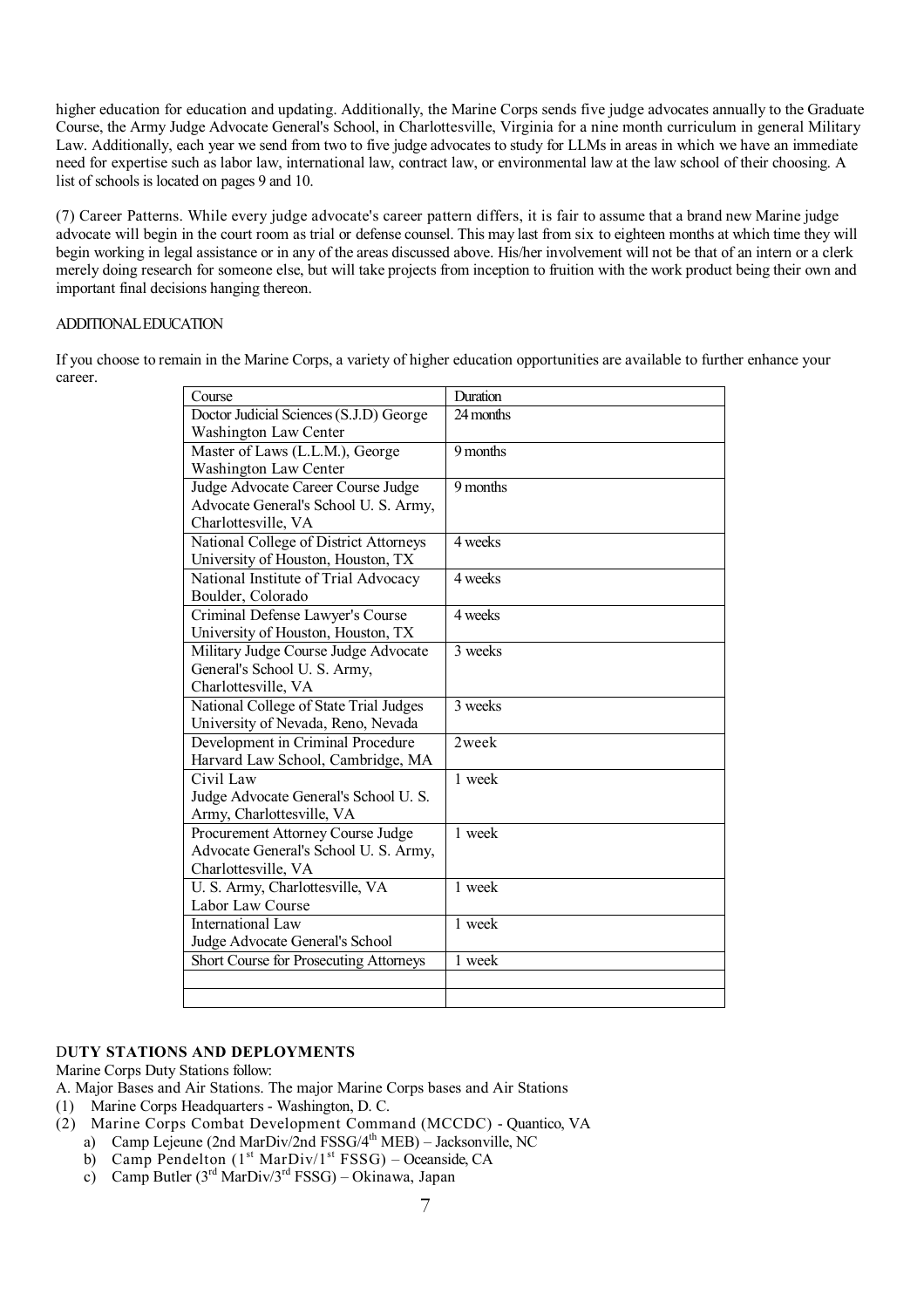- (3) Marine Corps Air-Ground Training Center 29 Palms, CA
- (4) Marine Corps Air Stations (MCAS)
	- a) Beaufort, South Carolina (2<sup>nd</sup> MAW)
	- b) Cherry Point, North Carolina (2<sup>nd</sup> MAW)
	- c) New River, North Carolina  $(2<sup>nd</sup> MAW)$
	- d) Yuma, Arizona  $(3<sup>rd</sup> MAW)$
	- e) Kaneohe Bay, Oahu, Hawaii (1<sup>st</sup> Marine Brigade)
	- f) Iwakuni, Japan  $(1<sup>st</sup> MAW)$
	- g) Futenma, Okinawa, Japan  $(1<sup>st</sup> MAW)$
- (5) Marine Corps Recruit Depots (MCRD)
	- a) Parris Island, South Carolina
	- b) San Diego, California
- (6) Marine Corps Logistics Base Albany, Georgia
- (7) Marine Corps Logistics Support Base Barstow, California
- (8) Marine Corps Finance Center Kansas City, Missouri

#### **Other possible Duty Stations for USMC Judge Adovcates**

**Naval Bases**

**Naples, Italy Rota, Spain Pennsacola, Florida Newport, Rhode Island** 

B. Marine Unit Deployment Program

(1) Program Design. Marine assignment policies have in the past required Marines to serve periodic 12-month unaccompanied tours with the 3<sup>rd</sup> Marine Division in Okinawa, Japan or the 1<sup>st</sup> Marine Air Wing in mainland Japan. The Marine Corps has recently adopted a "Marine Unit Deployment Program" designed to reduce the requirements for lengthy unaccompanied overseas tours. The plan calls for all infantry battalions and air squadrons/detachments presently stationed in Japan on a permanent basis to be replaced on a rotating basis by like units from home bases in CONUS/Hawaii and greatly reduces the disruptions of WESTPAC commands caused by previous individual replacement policies. Both the Marine Corps and the individual Marines profit from the program!

(2) Family Life Effect. The program is greatly improving Marine Family stability by significantly reducing periodic 12-month unaccompanied overseas tours. Prior to implementing unit deployments, more than 14 percent of the Marine Corps was serving such tours. When fully implemented, unit deployment will reduce the number of these tours by about one-half. The Marines recognize that family separation is demanded by essential national security requirements. A Marine who enjoys a pleasant and stable home life is a more productive Marine! The Marine Corps aims to take care of its Marines and Marine families as well!

#### NAVAL JUSTICE SCHOOL

The following is a description of Naval Justice School prepared by First Lieutenant Matthew Bogdanos, J.D. 1984, Columbia University School of Law, Marine Corps Judge Advocate.

After admission to the bar and completion of The Basic School, the last professional preparation facing any prospective judge advocate in the Marine Corps is a nine-week long course at the Naval Justice School (NJS) in Newport, Rhode Island. It is here that we hone the tools with which we may become effective judge advocates. Having just graduated from NJS, I feel somewhat qualified to discuss its machinations in rather more detail than is given in the various pamphlets and brochures.

In essence, the course comprises a nine-week long intensive trial advocacy seminar solidly grounded in a thorough treatment of the substantive law and procedural rules of military practice. At the outset, the course is divided into four broad categories: Criminal law; evidence; procedure; and civil law. Much of the first few weeks is spent in class (ordinarily 8:30 a.m. – 4:00 p.m.), acquiring a good working knowledge of these subjects. Little by little, as the course progresses however, there is less emphasis on the classroom and more on the courtroom. It is interesting-and relieving—to note here the similarities between the military and civilian bodies of law. The Military Rules of Evidence are virtually identical to the Federal Rules of Evidence, the military rules of procedure to a large extent mirror the Federal Rules of procedure, and the punitive Article of the Uniform Code of Military Justice are of the same exceptional foresight and logic as the Model Penal Code.

During the second week, each student conducts one JAG Manual investigation of an accident involving a government employee with a civilian and submits a recommendation as to the proper handling and disposition of any consequent claims for and/or against the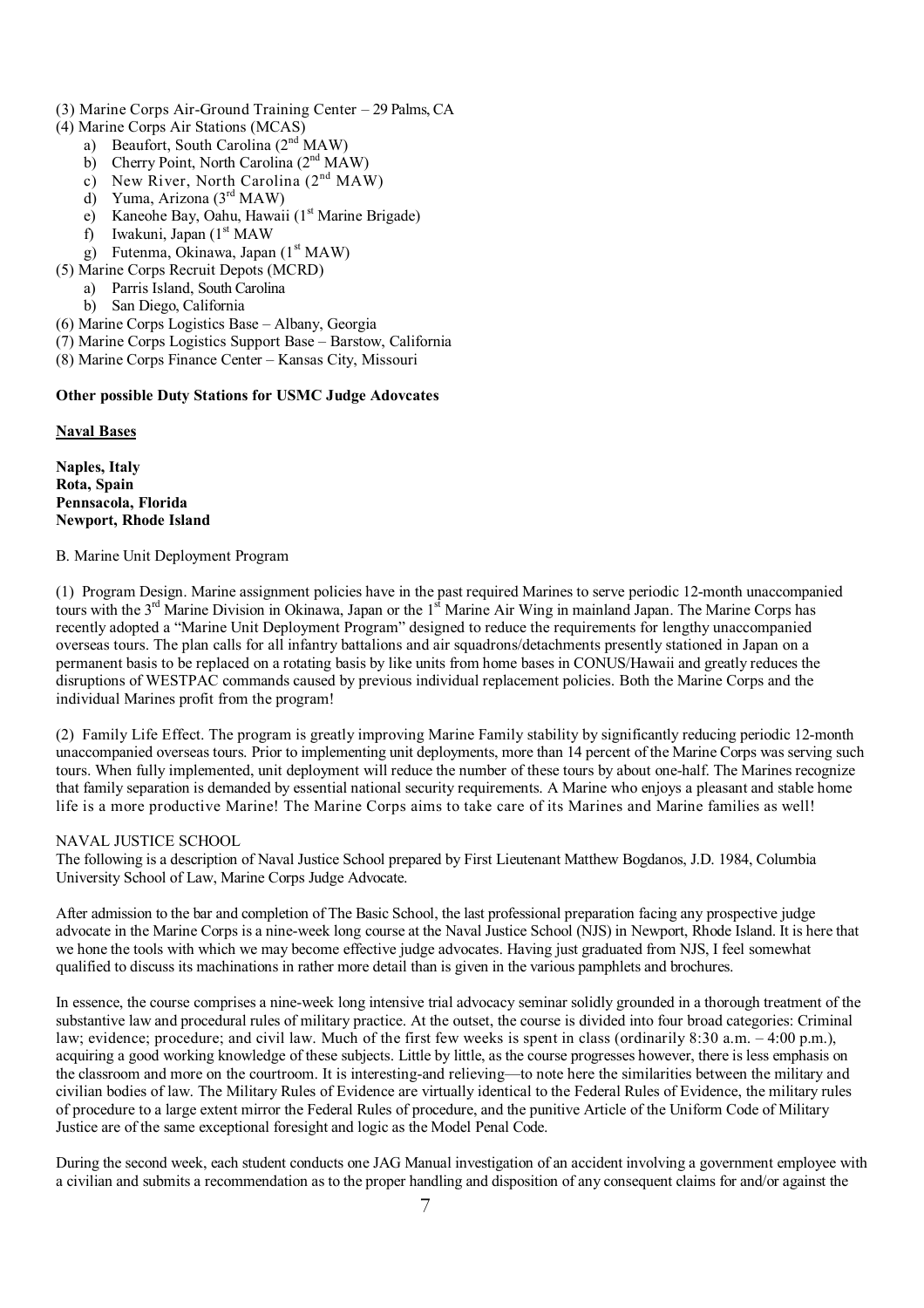government regarding the accident. It is also around this time that the workload, although never unmanageable, begins to increase and the pace quicken, particularly as The Trial Advocacy Skills seminar (TASKS) begins. They are actual hands-on sessions in which students apply what has been learned, and as such, are the vehicle through which bad habits are broken, good habits are formed, and the distinctive courtroom personae start to take shape. They are, in my opinion, the meat of the course. Rather ingeniously, the instructors have, by the way of TASKS, broken down a court-martial into twelve separate evolutions, which warrants listing here:

I. Interviewing the Client. II. Negotiating and Drafting Pretrial Agreements (Plea Bargaining) III. Post-arraignment/Pre-trail Motions IV. Guilty Plea and Providency Inquiry V. Sentencing VI. Common Errors (in the first five stages) VII. Suppression Motions VIII. Voir Dire and Challenges IX. Opening Statements X. Government's Case-in-Chief XI. Defense's Case XII. Instructions, Closing Arguments, and Findings

After completion of the Sixth task—roughly the fifth week—comes the first round of Moot Court. Here each student acts as either a defense or trial (Prosecutor) counsel in a court-martial case in which the accused (defendant) pleads guilty. This coupled in rapid succession with the Military Justice midterm exam (third week), Civil Law Exam (sixth week), the Military Justice final exam (seventh week), and the Moot Court Administrative (Discharge) Board. The tests are multiple choice and are styled after the multi-state bar exam. Throughout, the course of instruction is supplemented with valuable and interesting demonstrations on polygraphs, drug detection techniques (including the use of dogs), handling witnesses, life aboard ship, treatment of rape victims, and forensic psychiatry. There are, in addition, several courses given in international law and the Law of Armed Conflict.

The entire course culminates in the second round of moot court. Again, acting as either trial or defense counsel—each student handles from start to finish a factually complicated and legally intricate court-martial case before a jury. The witnesses are alternately helpful and elusive, the evidence (usually drugs), either admissible or not, and issues subtle and very complex; the sense of exhilaration at the successful completion of this second round can only be intimated to those who have not felt it themselves.

It comes as no surprise, then, that there are myriad advocacy seminars-whether sponsored by the ABA, private corporations, or the District Attorney's office-springing up all over the country that resemble in form and substance the course given in Newport. Nor is it surprising in what high regard the U.S. Attorney's office, the Department of Defense, The Pentagon, and the White House view the Judge Advocates in their hiring practices. Case in point; of the 18 White House fellows last year, four were military men; ditto for the year before.

What is surprising however, is the quality and diversity of the students at the Naval Justice School. There are recent law school graduates from the best schools in the country, lawyers who have been in practice for several years; and those who have clerked for Federal and State Judges. The students are bright, tremendously supportive of each other, and driven by common desire to excel. This desire is well nurtured by the instructors and staff at NJS, whom are all living authorities in their respective fields. What separates they from most law school professors is their ability and willingness to communicate their knowledge to the students at NJS. In an atmosphere so conducive to learning, the rewards are legion.

At the end of this course, each and every judge advocate is more than prepared to prosecute or defend cases before general and special courts-martial in accordance with the Uniform Code of Military Justice, to serve as government recorder or counsel for the respondent before administrative discharge boards; to review and render legal opinions and recommendations on records of trial, report of investigations, and claims in favor or against the government; and to serve as appellate counsel for the defense or government before U. S. Navy Marine Court of Military Review and the U. S. Court of Military Appeals. A judge advocate is equally prepared, after leaving NJS, to render legal opinions and advice concerning government jurisdictional matters, labor relations, real estate interests, commercial contracts, and civil process; to render legal assistance to military personnel and dependents, including the preparation of legal documents such as wills, powers of attorney, deeds, tax returns, etc.; and to serve as an instructor/lecturer in military law.

The bottom line is clear and hardly needs mentioning: if you view the legal profession as a rare opportunity to be seized in all its differing facets; as an expansive whole to be mastered in its entirety, while never losing sight of the forest for the trees; and as a constant challenge to be met on an almost daily basis, then the Marine Corps is for you. If, however, the thirst for pursuing justice is not to your taste, or the thrill of the chase is not in your blood; if the prospect of split-second decisions in the pressure of a courtroom under the plaintive gaze of your client overwhelms you; or if you would rather spend your career focusing on the smallest minutia of the law rather than acquiring a solid knowledge across its entire spectrum, then it is equally certain that the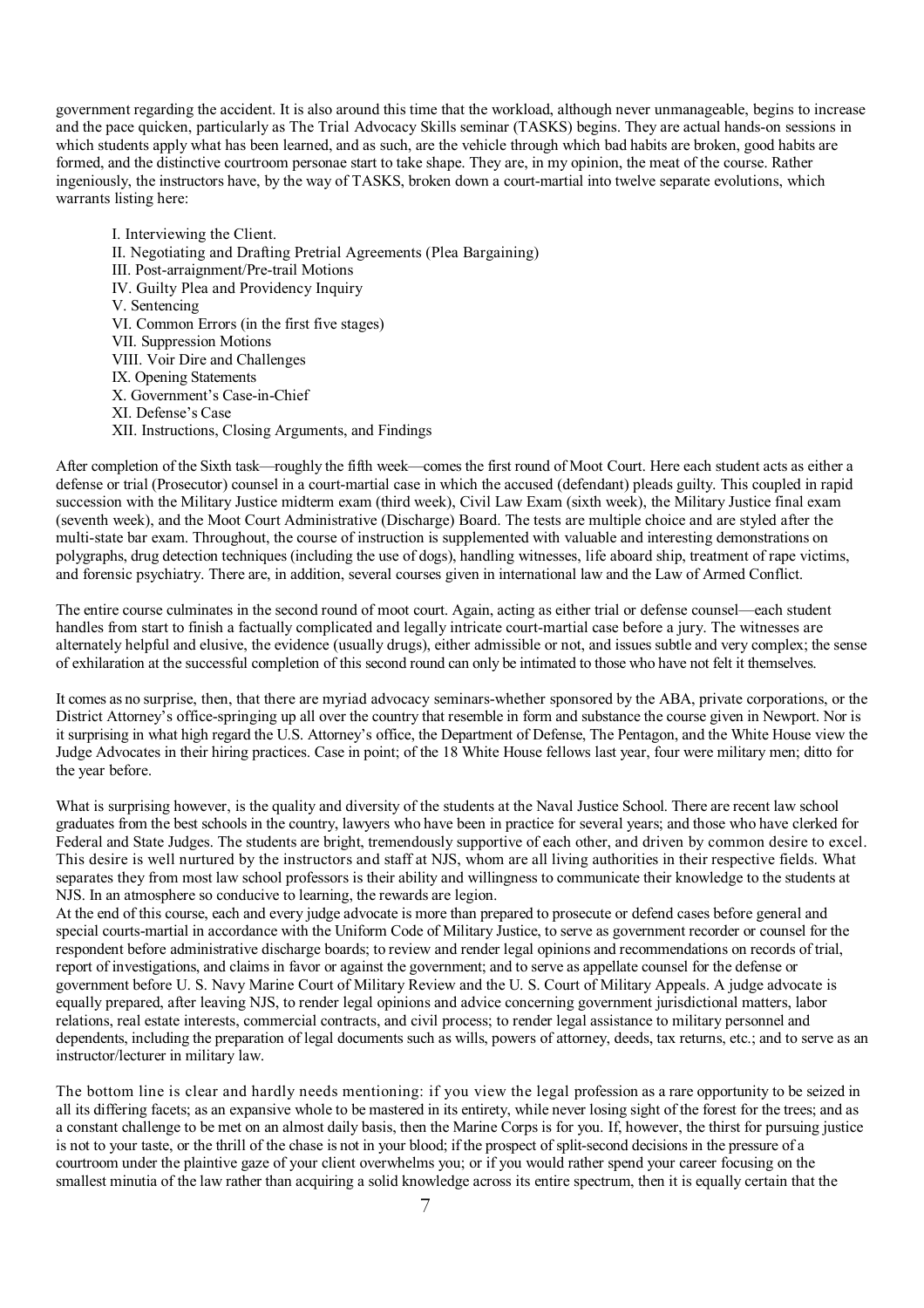Marine Corps is not for you, and we demand that Marines be the kind of men and women who seek constant challenges.

You can see now how the paths diverge; one leads to the Marine Corps and the other, the well-paved one, does not. I took the path less traveled on and that has made all the difference. It's your choice.

#### **CONSTRUCTIVE SERVICE**

Constructive service granted to Judge Advocates of the Marine Corps under Title 10, U. S. Code, Sections 5587(a) and 5600(a) is "for the purpose of determining lineal position, permanent grade, seniority in permanent grade, and eligibility for promotion" only. The pay entry base date(PEBD) is not affected in any way and no arrears in pay or allowances will be authorized as a result of receipt of constructive service credit.

The purpose of constructive service is to recognize the additional value to the Marine Corps of those individuals who have pursued professional education independent of and prior to commissioning in the U. S. Marine Corps.

The authorizing statue limits the amount of constructive service credit that may be awarded to a maximum of three years, and implementing regulation permit one calendar year of constructive service credit for each academic year of law school completed while not in a commissioned status. An identical fraction of a calendar year of service credit is given for each fraction of an academic year satisfactorily completed according to the requirements of the law school attended. The credit is measured from the date of rank of initial commissioning.

Those individuals who complete an accelerated program of law study will gain further benefits. In accordance with the fractional rule stated above, such accelerated students will be credited for academic requirements completed as opposed to actual time spent at law school. For example, if a student completes 45 credits in the first year and there is a graduation requirement of 90, the student will normally be granted one and one half years of constructive service credit.

#### **COMMONLY ASKED QUESTIONS PERTAINING TO USMC LAW PROGRAMS**

1. WILL THE MARINE CORPS PAY FOR LAW SCHOOL? Although programs do exist whereby active duty Marine officers are ordered to attend law school, drawing full pay and allowances while tuition is paid by the Marine Corps, no similar program is available to officers who enter the Marine Corps via the OCC(LAW) or PLC(LAW).

2. IS THERE ANY FINANCIAL AID AVAILABLE? Yes, The Marine Corps Tution Assistance Program is avialaivle after you complete OCS and take your commision. This program provides up to \$5200 a year towards tution and books. If you decide to take the Tution assistion you will add 18 month to you 42 month contract.

3. WHEN DO I GET PROMOTED? Generally, constructive service is the recognition that the Marine Corps accords those judge advocates who have pursued professional legal education prior to commissioning. Constructive service is a calendar year of credit, up to three years, that is awarded each academic year of law school completed while not in a commissioned status. This credit advances seniority and eligibility for promotion; pay is not affected. Therefore, a newly-commissioned second lieutenant lawyer can expect a promotion to first lieutenant shortly after reporting for initial active duty. For promotion purposes, the Marine Corps places you among your peers as if you had been commissioned simultaneously, with you reporting to law school while the others commence training at The Basic School (TBS).

4. HOW MUCH WILL I GET PAID? A judge advocate is an unrestricted line officer. As such, you will be paid in accordance with your grade and longevity, as any other officer. A judge advocate receives no "special pay" for being a lawyer. Your OSO can show you the standard military pay scale.

5. HOW IS SERVICE AS A MARINE LAWYER VIEWED BY PROSPECTIVE CIVILIAN EMPLOYERS? That experience gained as a Marine judge advocate can be parlayed into a good employment opportunity is evidenced by our many reserve judge advocates who left military practice for successful civilian careers. Service as a Marine lawyer will not be looked upon by civilian practitioners with disfavor. To many, especially those involved in litigation, it will be deemed an asset.

6. DO MARINE LAWYERS GET INVOLVED IN ENVIRONMENTAL, CONTRACT OR LABOR LAW? Yes, with increasing regularity. We are rapidly developing a cadre of judge advocates with specialized training and experience in these disciplines, many acquiring LLM's through the Marine Corps Special Education Program.

7. IS THERE AN OPPORTUNITY TO LITIGATE CIVIL CASES? A rapidly developing program called the "Expanded Legal Assistance Program" (ELAP) is being implemented at several of our commands. Many Legal Assistance offices now offer services to our Marines that extends beyond the law offices and into the local civil courts.

8. WILL I GET EXPERIENCE AS A TRIAL LAWYER? Litigation experience had traditionally been the "building